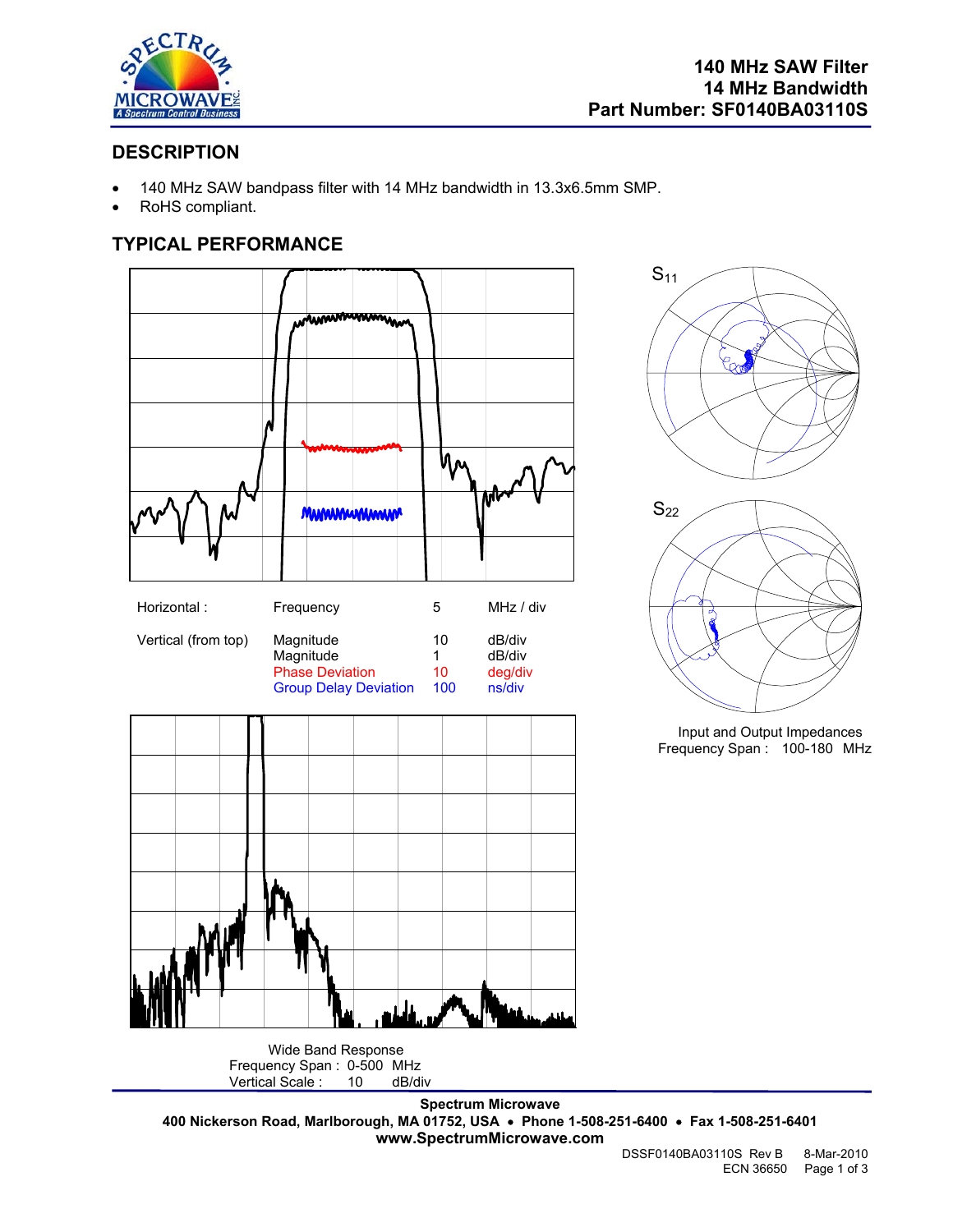

### **SPECIFICATION**

| Parameter                                   | Min             | Tvp   | <b>Max</b> | <b>Units</b> |
|---------------------------------------------|-----------------|-------|------------|--------------|
| Center Frequency (Fc) <sup>1</sup>          | 139.6           | 140   | 140.4      | <b>MHz</b>   |
| Insertion Loss <sup><math>2</math></sup>    |                 | 8.4   | 10         | dB           |
| 1 dB Bandwidth                              | 13              | 14.5  |            | <b>MHz</b>   |
| 3 dB Bandwidth                              | 14              | 15.5  |            | <b>MHz</b>   |
| 35 dB Bandwidth                             |                 | 19.4  | 20         | <b>MHz</b>   |
| Passband Ripple <sup>3</sup>                |                 | 0.3   |            | $dB$ p-p     |
| Phase Deviation from Linear <sup>3</sup>    |                 | 2.1   | 15         | deg p-p      |
| Group Delay Variation <sup>3</sup>          |                 | 30    | 140        | ns p-p       |
| <b>Absolute Delay</b>                       |                 | 0.94  |            | μs           |
| Ultimate Rejection <sup>4</sup>             | 40              | 43    |            | dB           |
| Substrate                                   | Lithium Niobate |       |            |              |
| <b>Temperature Coefficient of Frequency</b> |                 | $-90$ |            | ppm/°C       |
| <b>Ambient Temperature</b>                  |                 | 25    |            | $^{\circ}C$  |
| System Source and Load Impedance            |                 | 50    |            | Ω            |

Notes: 1. Average of the lower and upper 3 dB frequencies.

- 2. Average level in the passband.
- 3. Evaluated over 80% of the 3dB bandwidth (i.e.  $F<sub>C</sub>±5.6$  MHz).
- 4. Evaluated over the intervals 20 126 MHz and 154 280 MHz.

#### **MAXIMUM RATINGS**

| /Parameter                       |     | Max   |        |
|----------------------------------|-----|-------|--------|
| Storage Temperature Range        | -40 | +85   | $\sim$ |
| Input Power Level                |     | $+17$ | dBm    |
| DC Voltage Between Each Terminal |     | 7 h   |        |

#### **MATCHING CIRCUIT**



Component values (minimum inductor  $Q = 45$ ):

Ls1 = 100 nH Cp1 = 22 pF Ls2 = 120 nH Cp2 = 12 pF

Notes:

1. The component values shown above are those used in the Spectrum Microwave test fixture. Optimum values may change depending on board layout.

2. 5% tolerance components or better are recommended.

**Spectrum Microwave 400 Nickerson Road, Marlborough, MA 01752, USA** • **Phone 1-508-251-6400** • **Fax 1-508-251-6401 www.SpectrumMicrowave.com**